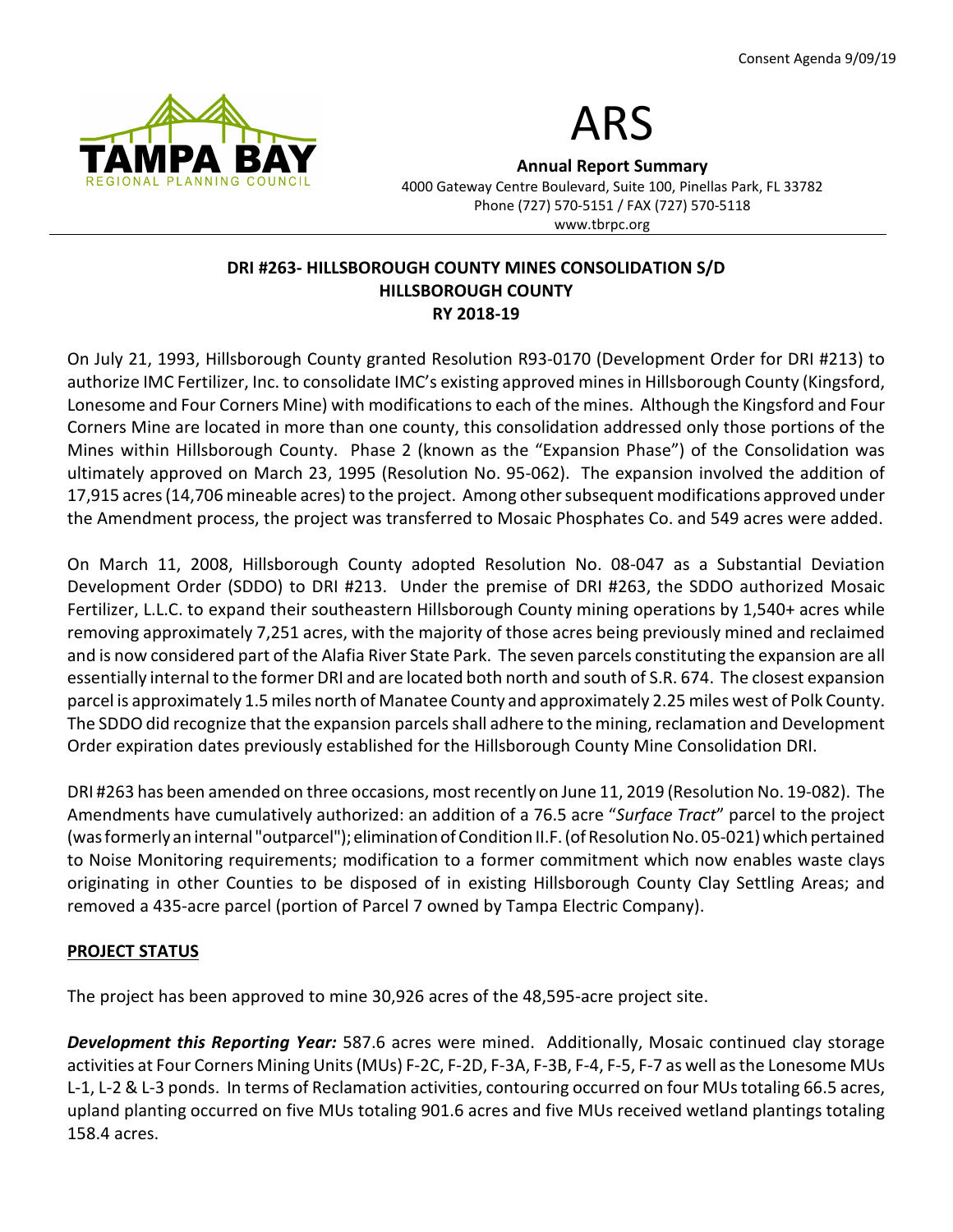Cumulative Development: a total of 30,478 acres have been mined through June 30, 2019. All mining activities within the Kingsford Mine have been completed. According to data contained in the "Financial Responsibility" tables provided in the RY 2018-19 Annual Report, 8,891 mined acres have been released to date by FDEP (i.e. 4,059 acres within Kingsford Mine, 4,143 acres within Four Corners Mine & 689 acres within Lonesome Mine), as well as 1,863 disturbed but not mined acres (i.e. 1,086 acres within Kingsford Mine, 598 acres within Four Corners Mine & 179 acres within Lonesome Mine) and 432 "Other" acres (i.e. 309 acres within Kingsford Mine, 123 acres within Four Corners Mine & 0 acres within Lonesome Mine).

Projected Development: the Developer anticipates mining 136.8 acres within the project during RY 2019-20. In terms of reclamation activities, the Developer anticipates that contouring will occur across seven MUs totaling 595 acres, upland planting will occur across three MUs totaling 521 acres and 278 acres will receive wetland planting across two MUs.

# SUMMARY OF DEVELOPMENT ORDER CONDITIONS

- 1. The Developer has identified that all required monitoring programs continue to be instituted with results provided to the appropriate agencies. A summary of the following monitoring results was included in the RY 2018-19 Annual Report: Industrial Wastewater Discharge (daily), Industrial Wastewater Discharge Outfall Water Quality (weekly), Surface Water Quality/South Prong of Alafia River & Little Manatee River (monthly), Rainfall (daily), Production Well Pumping (monthly), Groundwater Monitoring (monthly) and Surficial Water Table/Piezometer Monitoring (weekly).
- 2. Condition D.2. obligates the Developer to dedicate 300 acres to the County for construction of a water reservoir at a location to be determined by the County. The Developer continues to recognize that a prior offer to donate 300 acres at a location proposed by the Developer was declined by Hillsborough County.
- 3. Pursuant to Condition P.2., the Engineering Division of the Hillsborough County Public Works Department shall be responsible for monitoring the structural integrity of public streets or roadways used for mining activities throughout the life of mining operations. If applicable, the Developer shall be responsible for remedial action associated with damage caused by trucking operations that are deemed necessary by Hillsborough County.
- 4. Once S.R. 37, C.R. 39, S.R. 674, C.R. 630, S.R. 60, C.R. 640 and/or U.S. Hwy. 41 (including bridges) are determined to be structurally degraded or are degrading at an unacceptable rate by FDOT and/or Counties, Condition P.3. requires the Developer to "enter into an agreement with the responsible entity for improvements" within 90 days of notification and prior to continued utilization of applicable roadway(s).
- 5. Consistent with Condition P.6., Mosaic shall provide peak-hour and daily traffic counts at the project entrances when mine and plants are operating at maximum capacity. The Developer continues to acknowledge that "traffic counts were completed as part of DRI #263." However, although not specified as an annual reporting obligation within the Development Order, it is believed that this Condition was intended to require the conduct of at least one future traffic monitoring to be conducted when the mine and plants are operating at maximum capacity to ensure that the trips recognized in the DRI #263 application were accurate.